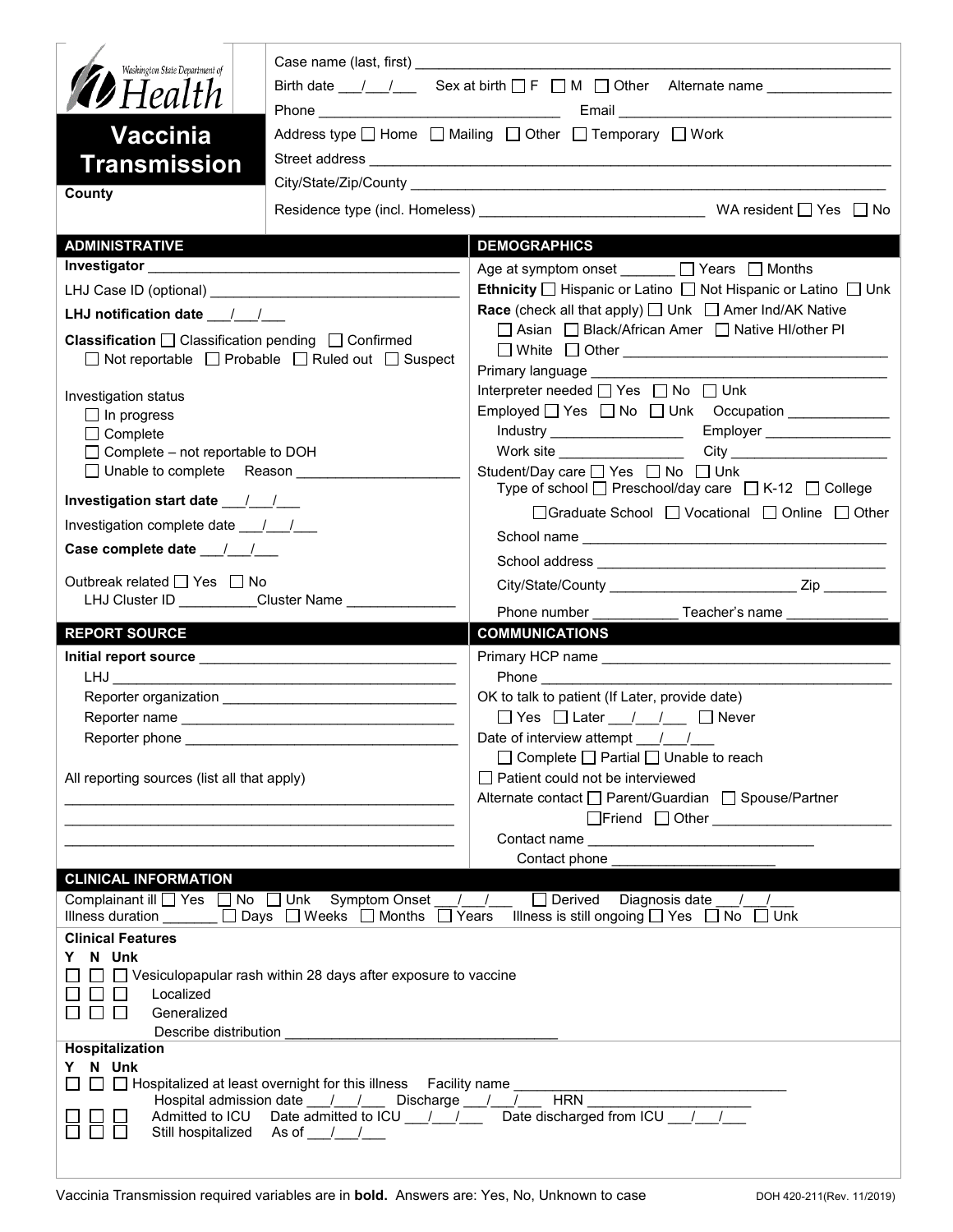| N Unk<br>Y.<br>$\Box$ Died of this illness<br>$\Box$<br>Autopsy performed<br>$\perp$<br>Death certificate lists disease as a cause of death or a significant contributing condition<br><b>Barbara</b><br>Location of death $\Box$ Outside of hospital (e.g., home or in transit to the hospital $\Box$ Emergency department (ED)<br>$\Box$ Inpatient ward $\Box$ ICU $\Box$ Other<br>RISK AND RESPONSE (Ask about exposures in the 28 days before symptom onset)<br><b>Travel</b><br>Setting 2<br>Setting 3<br>Setting 1                                                                                                                                                                                                                                                                                                                                                                                                                                                                                                                                                                                                                                                                                                                                                                                                                                                                                       | LHJ Case ID                    |  |  |  |  |  |
|----------------------------------------------------------------------------------------------------------------------------------------------------------------------------------------------------------------------------------------------------------------------------------------------------------------------------------------------------------------------------------------------------------------------------------------------------------------------------------------------------------------------------------------------------------------------------------------------------------------------------------------------------------------------------------------------------------------------------------------------------------------------------------------------------------------------------------------------------------------------------------------------------------------------------------------------------------------------------------------------------------------------------------------------------------------------------------------------------------------------------------------------------------------------------------------------------------------------------------------------------------------------------------------------------------------------------------------------------------------------------------------------------------------|--------------------------------|--|--|--|--|--|
|                                                                                                                                                                                                                                                                                                                                                                                                                                                                                                                                                                                                                                                                                                                                                                                                                                                                                                                                                                                                                                                                                                                                                                                                                                                                                                                                                                                                                |                                |  |  |  |  |  |
|                                                                                                                                                                                                                                                                                                                                                                                                                                                                                                                                                                                                                                                                                                                                                                                                                                                                                                                                                                                                                                                                                                                                                                                                                                                                                                                                                                                                                |                                |  |  |  |  |  |
|                                                                                                                                                                                                                                                                                                                                                                                                                                                                                                                                                                                                                                                                                                                                                                                                                                                                                                                                                                                                                                                                                                                                                                                                                                                                                                                                                                                                                |                                |  |  |  |  |  |
|                                                                                                                                                                                                                                                                                                                                                                                                                                                                                                                                                                                                                                                                                                                                                                                                                                                                                                                                                                                                                                                                                                                                                                                                                                                                                                                                                                                                                |                                |  |  |  |  |  |
| Travel out of:<br>County/City _________________<br>County/City ________________<br>County/City County County County                                                                                                                                                                                                                                                                                                                                                                                                                                                                                                                                                                                                                                                                                                                                                                                                                                                                                                                                                                                                                                                                                                                                                                                                                                                                                            |                                |  |  |  |  |  |
|                                                                                                                                                                                                                                                                                                                                                                                                                                                                                                                                                                                                                                                                                                                                                                                                                                                                                                                                                                                                                                                                                                                                                                                                                                                                                                                                                                                                                | □ State ______________________ |  |  |  |  |  |
| $\Box$<br>$\Box$                                                                                                                                                                                                                                                                                                                                                                                                                                                                                                                                                                                                                                                                                                                                                                                                                                                                                                                                                                                                                                                                                                                                                                                                                                                                                                                                                                                               |                                |  |  |  |  |  |
| Other the contract of the contract of the contract of the contract of the contract of the contract of the contract of the contract of the contract of the contract of the contract of the contract of the contract of the cont<br>Other the control of the control of the control of the control of the control of the control of the control of the control of the control of the control of the control of the control of the control of the control of the co                                                                                                                                                                                                                                                                                                                                                                                                                                                                                                                                                                                                                                                                                                                                                                                                                                                                                                                                               |                                |  |  |  |  |  |
| Destination name<br>Start and end dates<br>$\frac{1}{2}$                                                                                                                                                                                                                                                                                                                                                                                                                                                                                                                                                                                                                                                                                                                                                                                                                                                                                                                                                                                                                                                                                                                                                                                                                                                                                                                                                       |                                |  |  |  |  |  |
| $\left  \begin{array}{cccc} \end{array} \right $ $\left  \begin{array}{cccc} \end{array} \right $ to $\left  \begin{array}{cccc} \end{array} \right $<br>to to                                                                                                                                                                                                                                                                                                                                                                                                                                                                                                                                                                                                                                                                                                                                                                                                                                                                                                                                                                                                                                                                                                                                                                                                                                                 |                                |  |  |  |  |  |
| <b>Risk and Exposure Information</b><br>Y N Unk<br>$\Box$ $\Box$ Is case a recent foreign arrival (e.g. immigrant, refugee, adoptee, visitor) Country $\Box$<br><b>Exposure and Transmission Summary</b><br>Y N Unk<br>$\Box$ $\Box$ Epi-linked to a recent smallpox vaccine Date of vaccination for suspected source $\Box$ / $\Box$<br>Likely geographic region of exposure □ In Washington - county _____________ □ Other state ______________<br>□ Not in US - country □ □ Unk<br>International travel related □ During entire exposure period □ During part of exposure period □ No international travel<br>Describe <u>__________________________________</u><br>Suspected exposure setting □ Day care/Childcare □ School (not college) □ Doctor's office □ Hospital ward □ Hospital ER<br>□ Hospital outpatient facility □ Home □ Work □ College □ Military □ Correctional facility □ Place of worship<br>□ Laboratory □ Long term care facility □ Homeless/shelter □ International travel □ Out of state travel □ Transit<br>□ Social event □ Large public gathering □ Restaurant □ Hotel/motel/hostel □ Other _____________________________<br>Describe <b>Exercise Contract Contract Contract Contract Contract Contract Contract Contract Contract Contract Contract Contract Contract Contract Contract Contract Contract Contract Contract Contract Contract Contract Con</b><br>Exposure summary |                                |  |  |  |  |  |
| Suspected transmission type (check all that apply) $\Box$ Person to person $\Box$ Unk $\Box$ Other<br>Describe<br>Suspected transmission setting (check all that apply) □ Day care/Childcare □ School (not college) □ Doctor's office<br>□ Hospital ward □ Hospital ER □ Hospital outpatient facility □ Home □ Work □ College □ Military<br>Correctional facility □ Place of worship □ Laboratory □ Long term care facility □ Homeless/shelter<br>International travel Q Out of state travel Q Transit Q Social event Q Large public gathering Q Restaurant<br>Describe<br><b>Public Health Interventions/Actions</b><br>N Unk<br>Y<br>$\Box$ Letter sent Date / /<br>Batch date / /<br><b>TRANSMISSION TRACKING</b><br>Visited, attended, employed, or volunteered at any public settings while contagious $\Box$ Yes $\Box$ No $\Box$ Unk<br>Settings and details (check all that apply)<br>□ Day care □ School □ Airport □ Hotel/Motel/Hostel □ Transit □ Health care □ Home □ Work □ College<br>□ Military □ Correctional facility □ Place of worship □ International travel □ Out of state travel □ LTCF<br>$□$ Homeless/shelter $□$ Social event $□$ Large public gathering $□$ Restaurant $□$ Other                                                                                                                                                                                                     |                                |  |  |  |  |  |